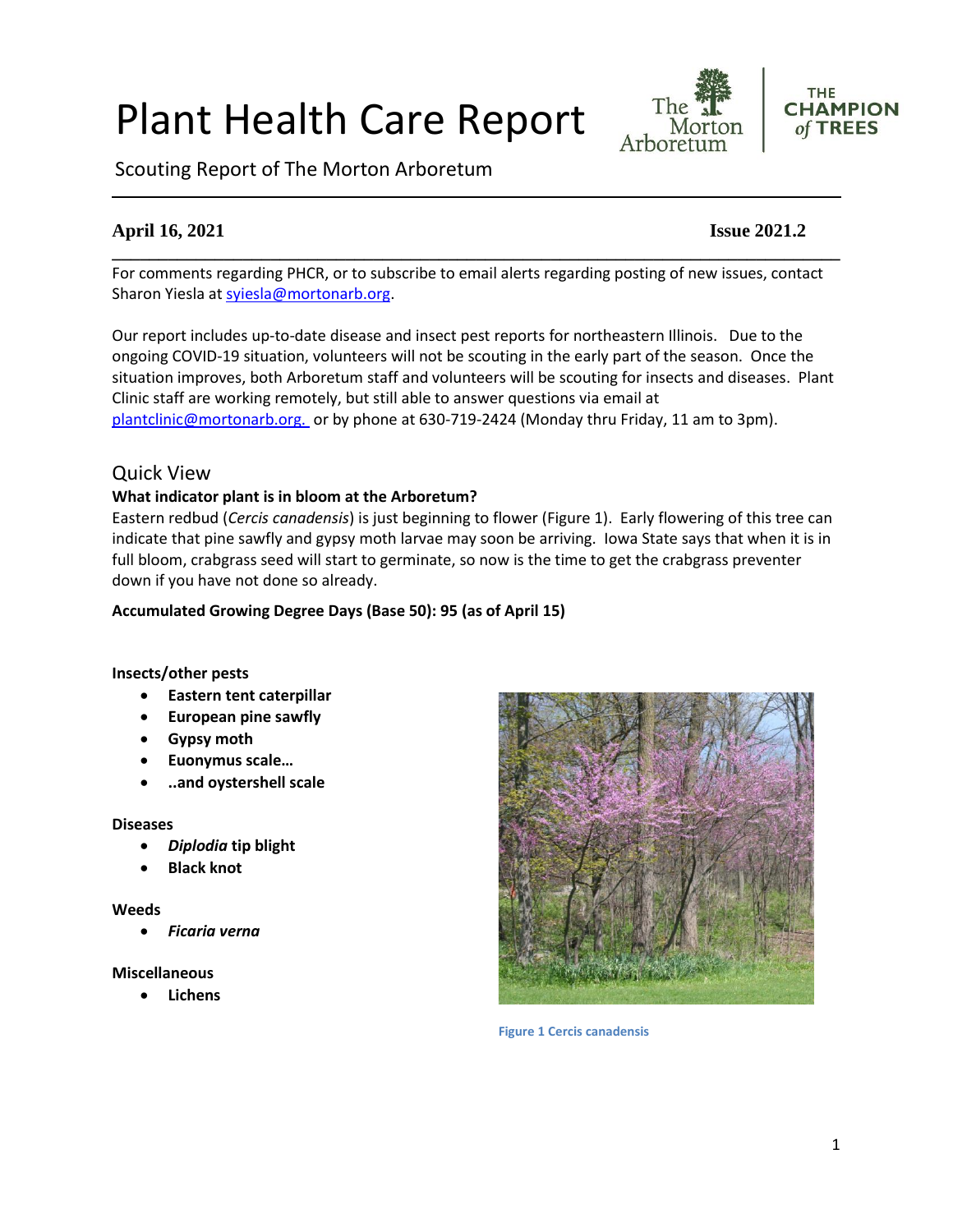# Soil temperatures around Illinois (from Illinois State Water Survey)

This information will be provided in spring and fall issues only. For more data go to <https://www.isws.illinois.edu/warm/soil/> (you will need to set up an account to access data.) Crabgrass does not germinate until soil temps are above 55 degrees for 5 to 7 days (use more shallow depth for this). Root growth on trees/shrubs occurs when soil temps are above 45 degrees (use deeper depth).

| Max. Soil temps    | St. Charles       | Champaign         | Carbondale        |
|--------------------|-------------------|-------------------|-------------------|
| For April 16, 2021 | reporting station | reporting station | reporting station |
|                    | (north)           | (central)         | (south)           |
| 2-inch, bare soil  | 45.3              | 47.5              | 46.2              |
| 4-inch, bare soil  | 48.3              | 50                | 50.2              |
| 4-inch, under sod  | 49.4              | 54.5              | 55.9              |
| 8-inch, under sod  | 50.1              | 56.5              | 55.7              |

# Degree Days (current and compared to past years) and rainfall

As of April 15, we have 95 base-50 growing degree days (GDD). The historical average (1937-2020) for this date is 1 GDD<sub>50</sub>. The table below shows a comparison of GDD in different years. We are comparing the GDD reported in this issue with the GDD reported in the first issue of 2020, 2015 and 2014. These years were selected since publication dates of the first issue were within a day or two of each other. Glencoe, Lisle and Waukegan (60085) were not used in 2015 and 2014, so there is 'no report' from those stations.

| Location                 | GDD as of<br>4/15/21 | GDD as of<br>4/16/20 | GDD as of<br>4/16/15 | GDD as of<br>4/17/14 |
|--------------------------|----------------------|----------------------|----------------------|----------------------|
| Carbondale, IL*          | 255                  | 190                  | 233                  | 144                  |
| Champaign, IL*           | 146                  | 87                   | 143                  | 55                   |
| Chicago Botanic Garden** | 148                  | No report            | 33.5(4/15)           | 19(4/16)             |
| Glencoe*                 | 41                   |                      | No report            | No report            |
| Chicago O'Hare*          | 146                  | 56                   | 79                   | 35                   |
| Kankakee, IL*            | 129                  | 67                   | 95                   | 40                   |
| Lisle, IL*               | 147                  | 61                   | No report            | No report            |
| The Morton Arboretum     | 95                   | 40                   | 31                   | 9.5                  |
| Quincy, IL*              | 167                  | 104                  | 183                  | 71                   |
| Rockford, IL*            | 85                   | 37                   | 51                   | 20                   |
| Springfield, IL*         | 157                  | 105                  | 176                  | 75                   |
| Waukegan, IL* (60087)    | 114                  | 27                   | 40                   | 15                   |
| Waukegan, IL (60085)     | 132                  | 34                   | No report            | No report            |

\*\*Thank you to Chris Henning, Chicago Botanic Garden, for supplying us with this information.

\*We obtain most of our degree day information from the GDD Tracker from Michigan State University web site. For additional locations and daily degree days, go to <https://gddtracker.msu.edu/>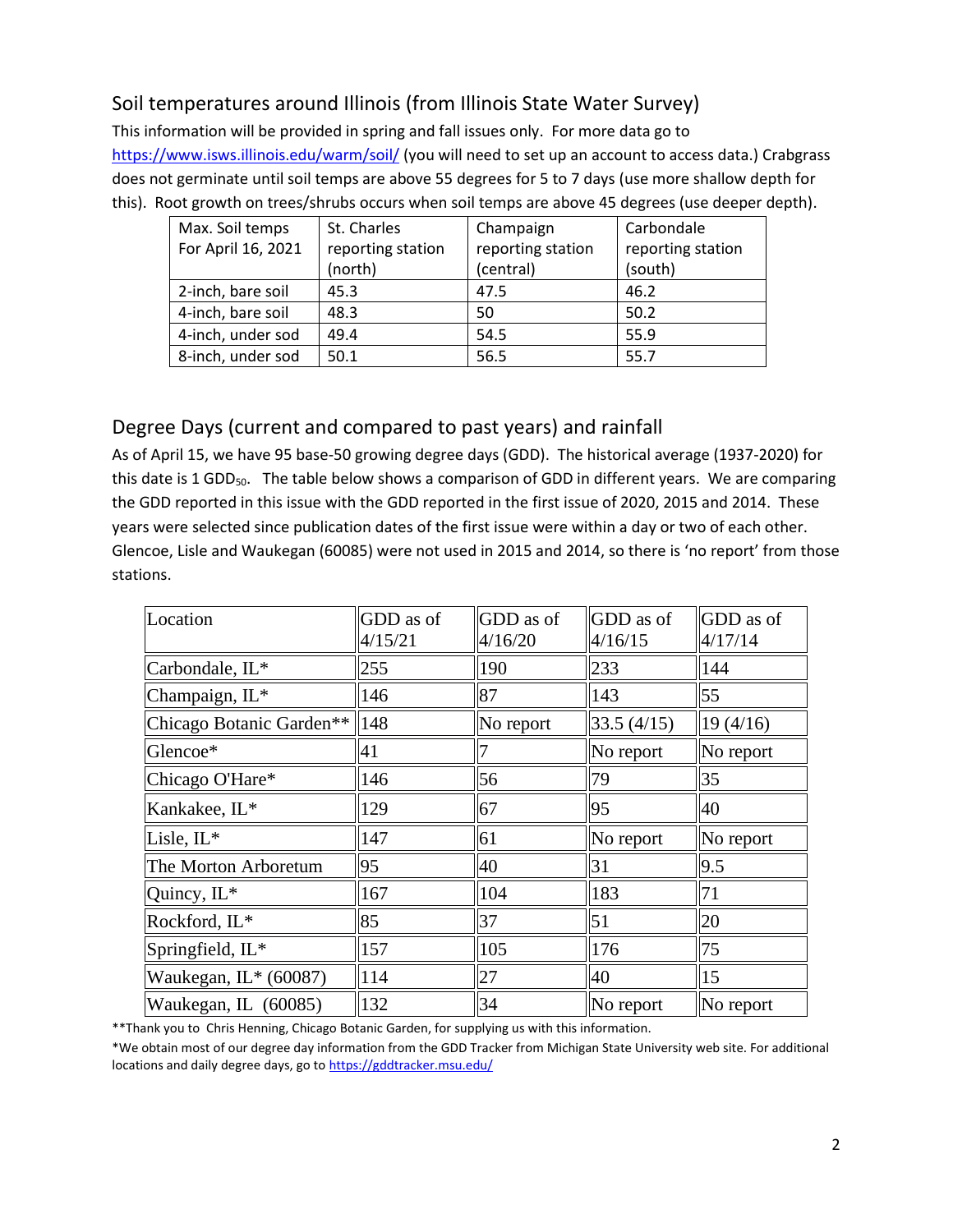| Seasonal precipitation (rain and melted snow) in inches. |                     |                       |                         |
|----------------------------------------------------------|---------------------|-----------------------|-------------------------|
|                                                          | 2021                | 2020                  | average                 |
| Jan                                                      | 1.5                 | 2.14                  | 1.952                   |
| Feb                                                      | 1.49                | .85                   | 1.769                   |
| Mar                                                      | 1.24                | 4.15                  | 2.536                   |
| April                                                    | .77 (as of $4/15$ ) | 4.37                  | 3.692                   |
| May                                                      |                     | 8.24                  | 4.194                   |
| June                                                     |                     | 4.91                  | 4.190                   |
| July                                                     |                     | 2.87                  | 3.893                   |
| Aug                                                      |                     | 1.1                   | 3.802                   |
| Year to date                                             | 5 (as of $4/15$ )   | 11.51 (as of $4/30$ ) | $9.949$ (as of $4/30$ ) |
| Total (Jan-Aug)                                          |                     | 28.63 (Jan-Aug)       | 26.03 (Jan-Aug)         |

# **Oak and Elm Pruning Advisory**

**Stop pruning oaks and elms now.** Sap and bark beetles, the insects that spread the pathogens that cause oak wilt and Dutch elm disease, will soon be active. The beetles are attracted to pruning wounds. Pathologists differ in their opinions on when to resume pruning. To err on the side of safety don't prune oaks and elms between April 15 and October 15, when the beetles are active. If you must prune close to or after that deadline, seal the pruning cuts immediately. Wisconsin DNR offers this guideline about the emergence of the vectors: As a rule of thumb, "temperatures above 60 degrees for 7 consecutive days" is considered to be warm enough for the emergence of *C[olopterus] truncates* [sap beetles]. These are the beetles that can carry oak wilt.

### **How serious is it?**

Problems that can definitely compromise the health of the plant will be marked "serious".Problems that have the potential to be serious and which may warrant chemical control measures will be marked "potentially serious". Problems that are seldom serious enough for pesticide treatment will be marked "minor". "Aggressive" will be used for weeds that spread quickly and become a problem and "dangerous" for weeds that might pose a risk to humans.

# **Pest Updates: Insects**

| Examples of insects that may emerge soon in northern Illinois (based on growing degree days) |                 |                                 |                     |
|----------------------------------------------------------------------------------------------|-----------------|---------------------------------|---------------------|
| GDD (base 50)                                                                                | insect          | Life stage present at this GDD  | Type of damage      |
| 100 (possibly                                                                                | Viburnum leaf   | Larvae (may be feeding when     | Chewing leaves      |
| less)                                                                                        | beetle          | leaves are half expanded)       |                     |
| 100-200                                                                                      | Eastern tent    | Caterpillars                    | Chewing leaves      |
|                                                                                              | caterpillar     |                                 |                     |
| 100-200                                                                                      | Elm flea weevil | Overwintering adults and larvae | Chewing leaves      |
| 100-200                                                                                      | Pine sawfly     | larvae                          | Chewing needles     |
| 100-450                                                                                      | Gypsy moth      | larvae                          | Chewing leaves      |
| 100-200                                                                                      | Zimmerman       | Larvae emerging from            | Tunneling into bark |
|                                                                                              | pine moth       | overwintering sites on trunk    |                     |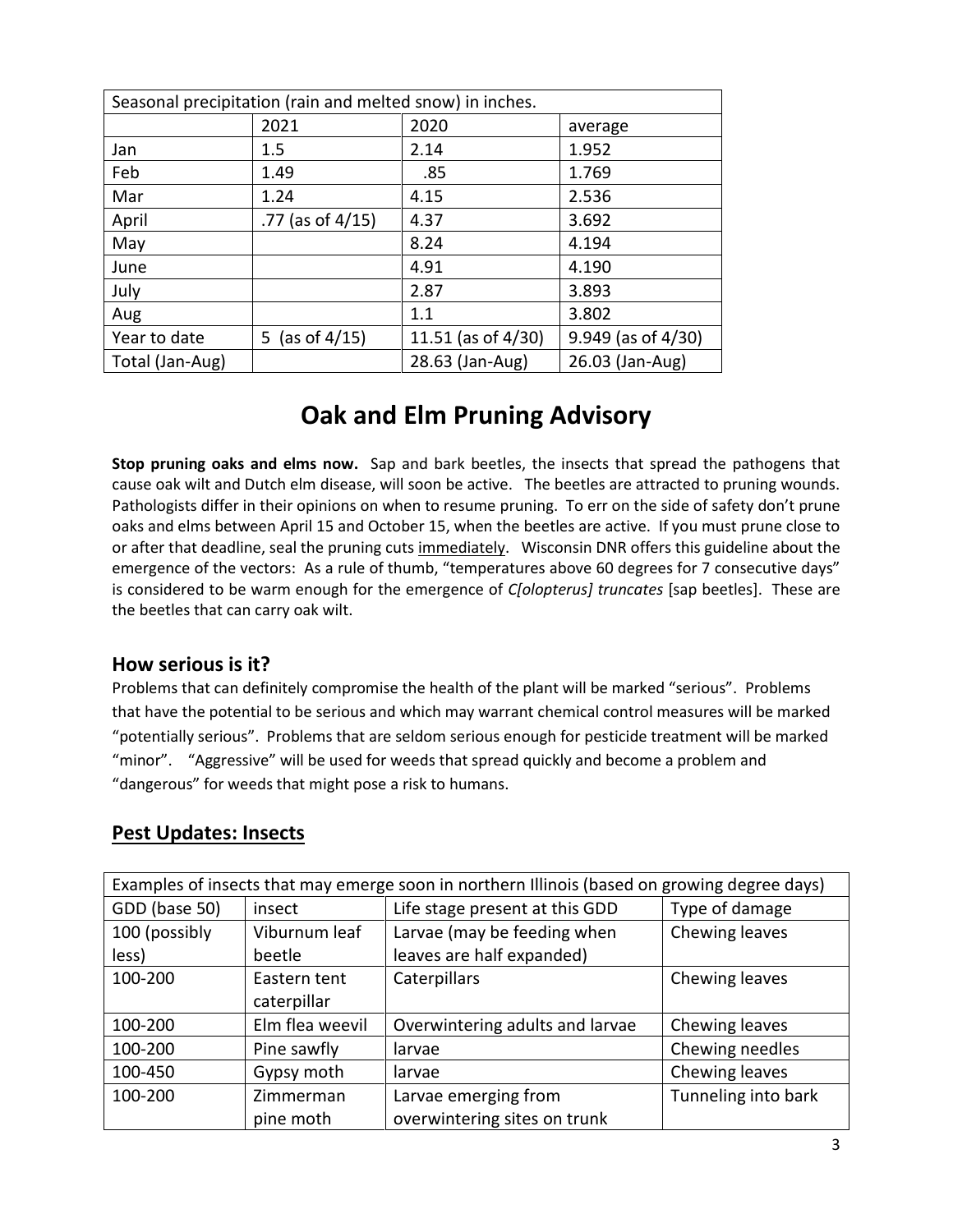#### **Eastern tent caterpillar (minor to potentially serious, depending on population)**

Eastern tent caterpillar (*Malacosoma americanum*) has not been spotted yet, but it is a pest that often starts to show up at GDD 100-200. When they start to emerge, look for small tents beginning to form. The larvae gather at a fork in a tree and build a web or "tent" (fig. 2), but at this point you may need to look carefully to spot it. The caterpillars will ultimately grow to two inches long and are hairy with white stripes down their backs and blue spots between longitudinal yellow lines (fig. 3). These markings will not be as distinct on the young caterpillars. They leave the web to feed during the day, but return at night. Severe defoliation only occurs when populations are high.



**Figure 2 Tent made by Eastern tent caterpillar**

Eastern tent caterpillars prefer trees in the rose family, such as wild black cherry, apple and

crabapple, plum, and peach, but occasionally will feed on ash, birch, willow, maple, oak, and poplar.

**Management:** The safest way to control the caterpillar is pruning out the webs. This should be done on cloudy or rainy days or at night when the caterpillars are in the nest and not out feeding.

#### Good website:

[http://www.mortonarb.org/trees-plants/tree-and](http://www.mortonarb.org/trees-plants/tree-and-plant-advice/help-pests/tent-or-web-making-caterpillars)[plant-advice/help-pests/tent-or-web-making](http://www.mortonarb.org/trees-plants/tree-and-plant-advice/help-pests/tent-or-web-making-caterpillars)[caterpillars](http://www.mortonarb.org/trees-plants/tree-and-plant-advice/help-pests/tent-or-web-making-caterpillars)

### **European pine sawfly (minor to potentially serious, depending on population)**

Another pest to expect around GDD 100-200 is the European pine sawfly (*Neodiprion sertifer*). When the larvae come out, they will be very small at first. Look at the ends of branches, as the eggs were laid in last year's needles. If you can't find any larvae, check the needles for unopened eggs. This insect can cause heavy defoliation on red, Scots, mugo, Japanese red, and jack pines. European pine sawflies are interesting to watch. Groups of sawfly larvae rear up their heads simultaneously when disturbed (fig. 4), making the group



**Figure 3 Eastern tent caterpillar**



**Figure 4 European pine sawfly larvae**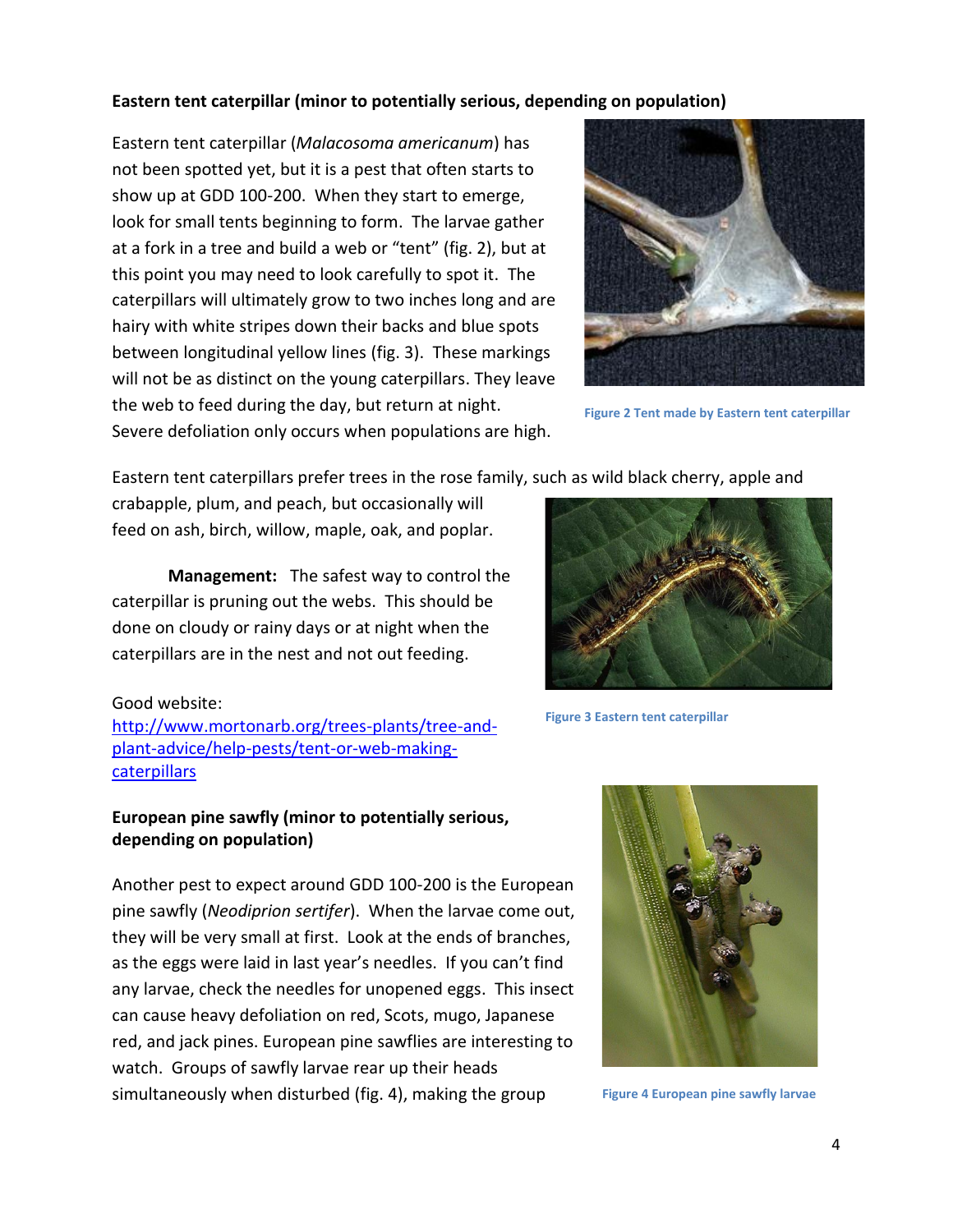appear to be one much larger organism. This is a great defense mechanism. When fully grown, the sawflies will be about 34 - 1 inch long and will have several light and dark green stripes on each side of their bodies. Their heads and the three pairs of legs are black. Their mouths are so small after hatching that they can only eat one side of each needle, and therefore the chewedon needles look like straw. Eventually as the insects mature, they are able to eat entire needles. The larvae feed on old conifer needles but are finished feeding before current year's needles emerge. They then drop down into the ground to pupate, emerging in September as adults to mate and lay eggs in the current year's needles.

 **Management:** Birds feed on the larvae, and rodents eat the pupae in the soil, but these predators are usually inadequate to control the larvae. Larvae can be removed by hand or washed off with a strong stream of water from the garden hose. They have no hooks on their feet like caterpillars do, so they can't hang on very well. Since European pine sawfly larvae are not caterpillars, *Bacillus thuringiensis* var. *kurstaki* (*Btk*) does not control them.

#### Good website:

<http://www.mortonarb.org/trees-plants/tree-and-plant-advice/help-pests/pine-sawflies>

#### **Gypsy moth (serious)**

Gypsy moth (*Lymantria dispar*) caterpillars are serious defoliators that feed on over 450 species of trees and shrubs. This pest comes out at GDD 100-450. We have not found them yet this year, but it is wise to be scouting and catch them early as Gypsy moth populations have been rising in the last couple of years. Note that very early instar caterpillars (fig. 5) will not look the same as older caterpillars. As the caterpillars mature, they will develop 5 pairs of blue bumps, followed by 6 pairs of red bumps (fig. 6).



**Figure 5 Early instar of gypsy moth caterpillar**

Their favorite trees are oak, crabapple, birch, linden, willow, and hawthorn. Although deciduous trees that are defoliated can put out a new set of leaves, the trees use a lot of resources to do so. Trees that suffer a lot of defoliation (greater than 50%) several years in a row may die. Severe defoliation also makes trees more susceptible to other problems. Needlebearing conifers, including spruces and pines, cannot re-foliate and therefore may die after one season of attack.

Once active, the caterpillars will be feeding for a few weeks. They pupate around the end of June, generally emerging as adults in mid-July through mid-August. The adults will mate and lay eggs, then die.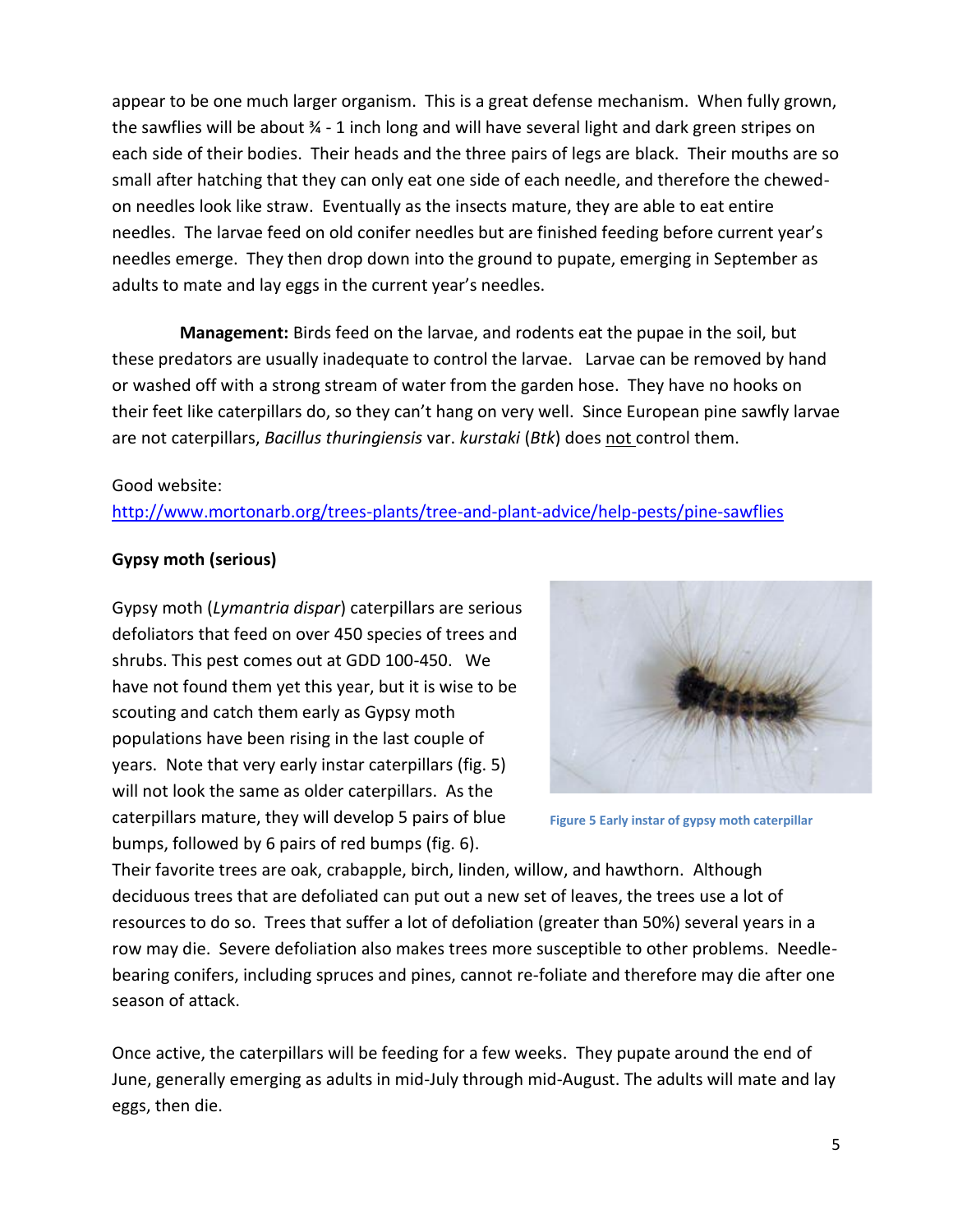**Management:** *Bacillus thuringiensis* var. *kurstaki* (*Btk*) can control young larvae but is not as effective against mature larvae. Treat while larvae are still relatively small. The first three instars remain in the tops of trees, so detection may be difficult. Mature larvae (fourth instar and later) feed at night and crawl down from tree tops to hide during the day in protected spots.



**Figure 6 Late instar gypsy moth caterpillar**

#### Good websites:

<http://www.mortonarb.org/trees-plants/tree-and-plant-advice/help-pests/gypsy-moth>

#### **Euonymus scale… (potentially serious)**

Euonymus scale (*Unaspis euonymi*) is one of those insects that we can find all year round. Right now, we are seeing the overwintering adults. This year, we are seeing them not only on euonymus ground cover, but also on pachysandra. Even though we see the adults all season, the young crawlers are out and active for only a short time. Many insecticide treatments are targeted at the crawlers when they emerge, which is generally around the early part of June (GDD 500-700). The crawlers are a pale, yelloworange. Male adult scales are white, and the females are brown and oystershell-shaped (fig. 7). Euonymus scale overwinters as mated females on plant stems.



**Figure 7 Euonymus scale, males (white) and females (brown)**

 **Management:** On smaller plants, like groundcover euonymus and pachysandra, heavily infested branches may be pruned out to reduce the population. Sprays of insecticide are commonly targeted at the young (crawler stage) of the scale. Start looking when GDD is 500 (usually early June, but possibly late May this year). Imidacloprid, used as a soil drench, may be used on some species of scale, but it is not generally effective on armored scale, like euonymus scale.

#### Good website:

<http://www.mortonarb.org/trees-plants/tree-and-plant-advice/help-pests/scale-insects>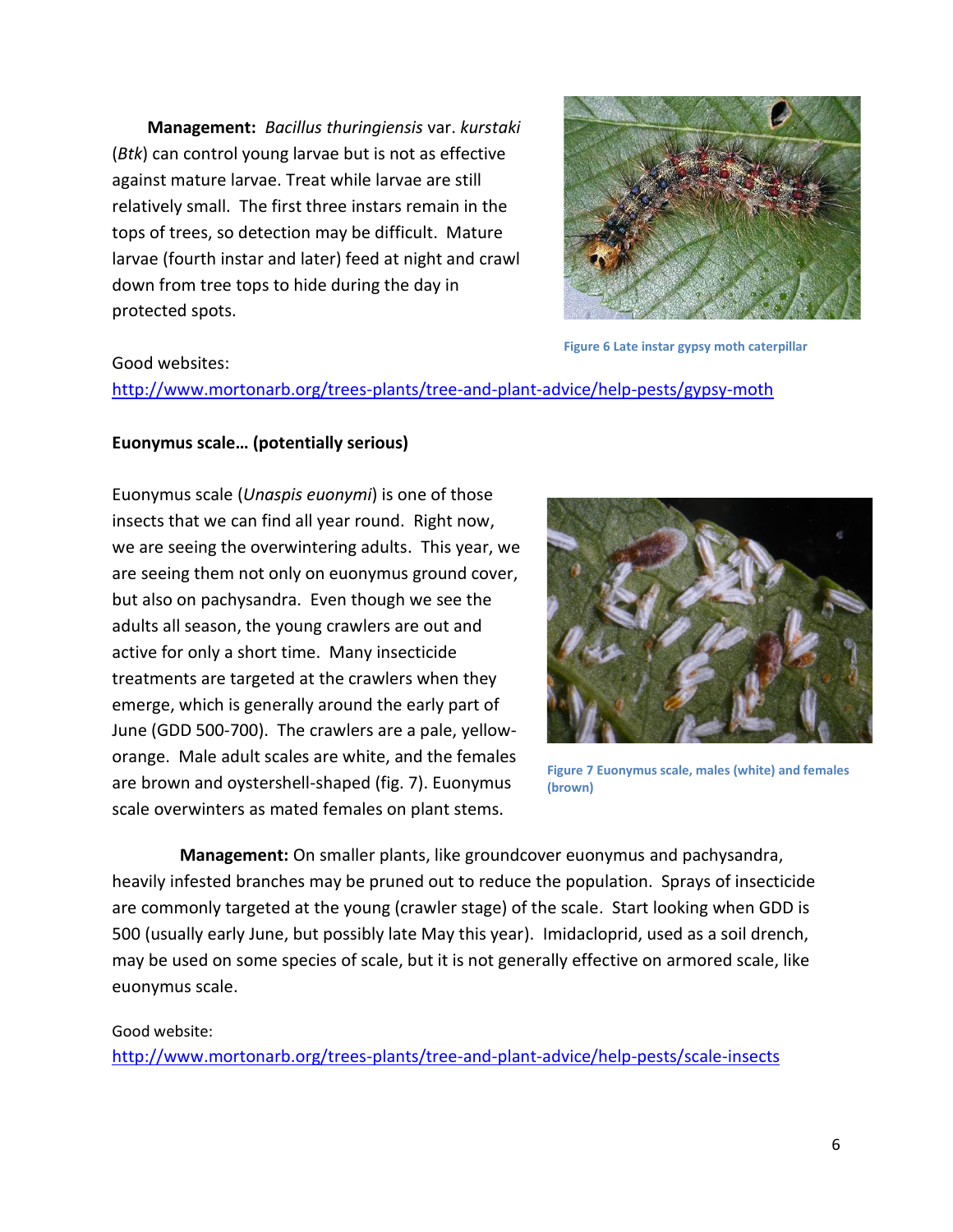#### **... and oystershell scale (potentially serious)**

Speaking of scale insects that are shaped like oyster shells, that brings us to the, you guessed it, oystershell scale (*Lepidosaphes ulmi*). We are also seeing this scale showing up on pachysandra. It may be possible to have both of them at the same time. They can be hard to tell apart. Both scales do have the overall shape of an oyster shell, but the female euonymus scale often tends to be more pear-shaped and



**Figure 8 large population of oystershell scale**

a bit flattened. The male euonymus scale is white and elongated. The oystershell scale is closer to really looking like an oyster shell (fig. 8) and is usually more convex. There may be some banding on oystershell scale, but it is not always obvious.

It is not only pachysandra that is affected by oystershell scale. It has a wide host range, and we did see it on some trees and shrubs last year. This year, The Morton Arboretum Plant Clinic has already had a report of it on a Freeman's maple. The population was so dense that the bark of the branch could not be seen. This is a pest to be watching.

Oystershell scale overwinters as eggs under the female's protective cover. The crawlers emerge just slightly earlier (GDD 300) than those of euonymus scale (GDD 500). In the last three years, those GDD (300 vs 500) were separated as little as 1 week and as much as 2 weeks.

**Management:** With the emergence of both crawlers so close to one another, it may not matter if you are sure which scale you have on pachysandra, or if you have both. When you spray for one, you may catch both, if you time it right. Careful scouting of plants will be important. Start looking for crawlers around that GDD 300 mark. Like euonymus scale, oystershell scale is also one of the armored scale and imidacloprid is not effective against it as a drench.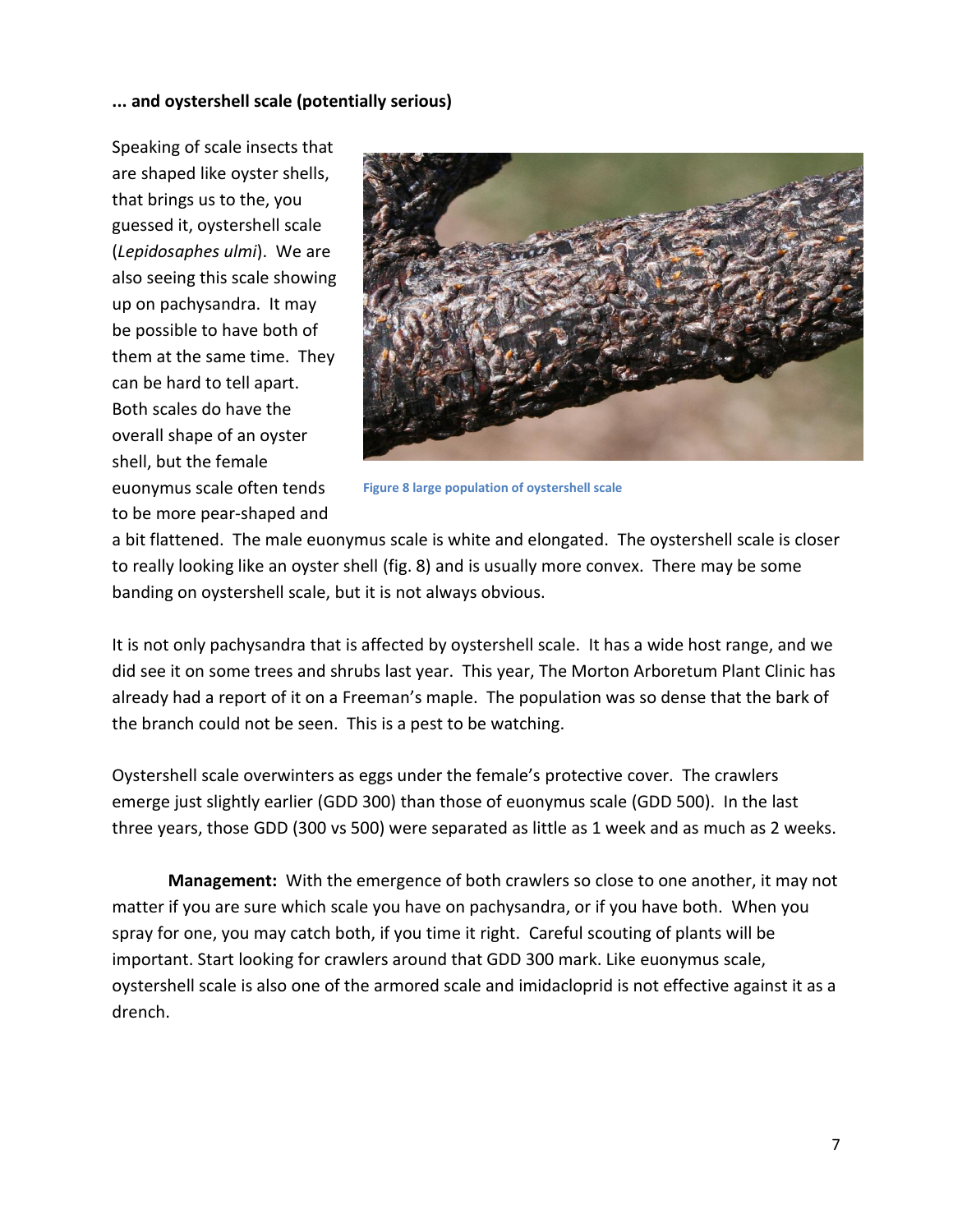# **Pest Updates: Diseases**

#### *Diplodia* **tip blight (serious)**

*Diplodia* tip blight (*Diplodia pinea*) is doing a lot of damage to Austrian pines. This disease was *Diplodia*, then became *Sphaeropsis* and now is called *Diplodia* once again. It is a common disease of two- and threeneedle pines in our region. Austrian, mugo, red and Scots pines are highly susceptible to this disease, especially if they are stressed. The fungus infects needles as they are expanding, thus causing stunting and turning the needles straw-colored or brown (fig. 9). As I walk around my neighborhood, I see the terminal buds on Austrian pines already swelling a bit,



**Figure 9 Stunting of new growth due to Diplodia**

so bud break may come a bit early this year, depending on how temperatures trend over the next couple of weeks.

Some "bleeding" or resin may appear, dripping from infected branches, due to small cankers. This is a 'tip' blight, so it infects new growth that emerges in spring. Dead shoot tips and needles (held on by resin) from previous years are often found throughout the canopy of larger trees. Black pepper-like fruiting bodies form at the base of the needles (look underneath the needle sheath) soon after the needles die.

**Management:** Most of the pines that get this disease are no longer recommended for use in the landscape. Managing the disease on existing trees is possible through sanitation, and cultural and chemical control practices. Rake up and discard infected cones and needles to remove immediate inoculum sources. The spores are moved on air currents, so sanitation will never be the complete answer. Also, keep trees mulched (do not use diseased pine needles as mulch) and watered during dry periods. Avoid overhead irrigation which helps spread spores, and do not prune susceptible trees in wet weather. As soon as tip blight is noticed, prune out and destroy diseased tissue. Sterilize tools between pruning cuts. Fungicides are effective if applied at bud break (additional sprays are needed as well, check label for details).

Good website:<http://www.mortonarb.org/trees-plants/plant-clinic/help-diseases/diplodia-tip-blight> <https://ohioline.osu.edu/factsheet/plpath-tree-03>

#### **Black knot (potentially serious)**

Black knot (*Apiosporina morbosa*) is a serious and widespread problem of trees in the genus *Prunus*, especially plum and cherry trees. The Plant Clinic at The Morton Arboretum receives questions on this problem year-round since it is so prevalent and so easy to spot. Now is the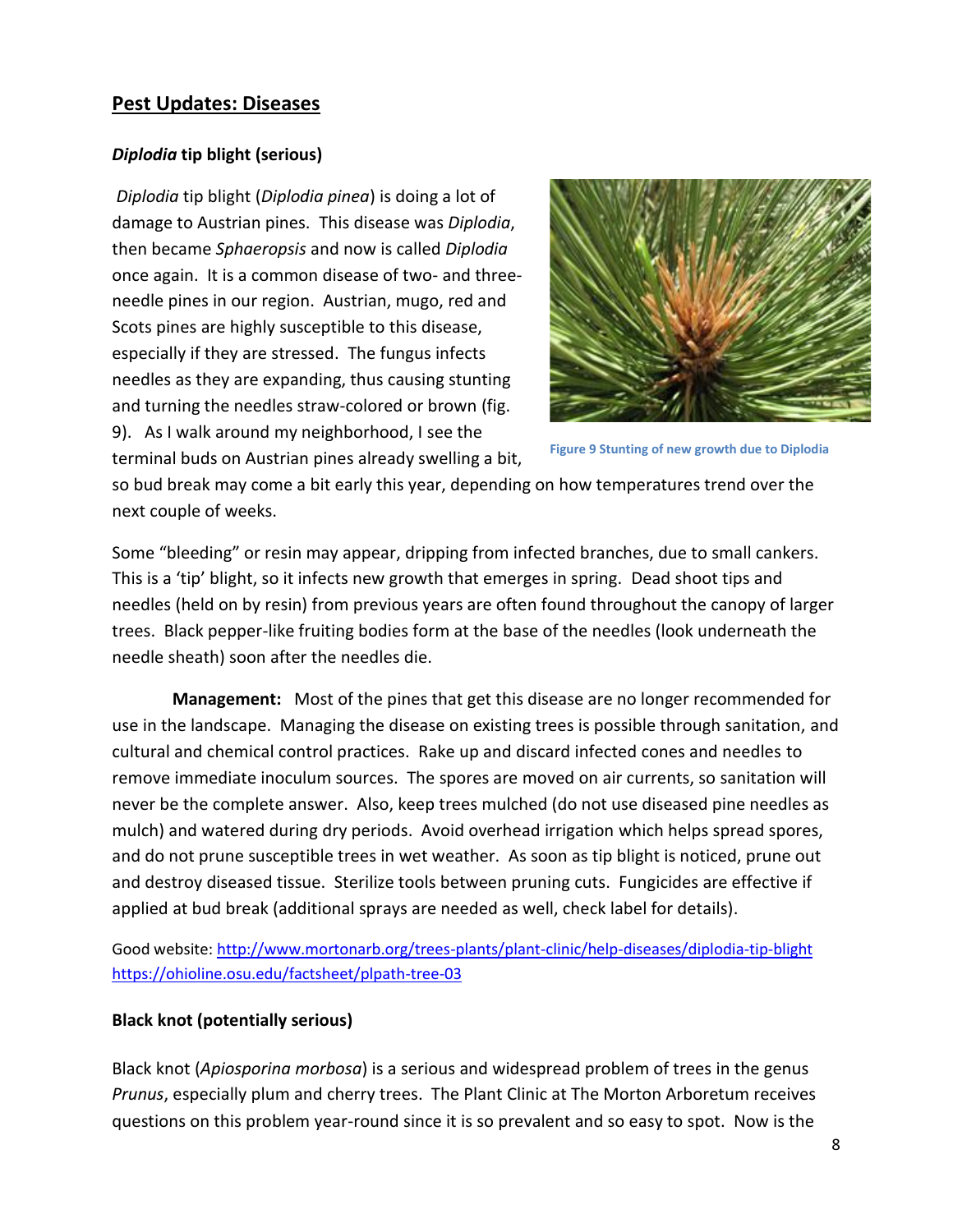time to look for new abnormal swellings on branches of cherry, peach, plum and related trees. The fungus overwinters in the hard, brittle, rough, black "knots" on twigs and branches of infected trees such as wild black cherries in the woods. These knots may be small or may be several inches long and wrap around the branch. In some instances, the main



**Figure 10 Black knot showing an old infection on the left, a newer infection in the middle and a new one developing on the right (swelling of stem)**

trunk of the tree can become infected.

In the spring, the fungus produces spores within tiny fruiting bodies on the surface of these knots. The spores are ejected into the air after rainy periods and infect succulent green twigs of the current season's growth. The newly infected twigs and branches swell. The extensive overgrowth of bark and wood is a response to hormones and produces the smaller swellings that we will soon be seeing. Frequently these swellings are not noticed the first year. The swellings become dormant in winter. But the following spring, velvety, green fungal growth will appear, and the knot increases in size. The knots darken and elongate during summer and, by fall, turn hard, brittle, rough and black (fig. 10). The black knots enlarge and can girdle the twig or branch, eventually killing it.

**Management:** This is a difficult disease to manage. Prune and discard all infected wood during late winter or early spring before growth starts and when new swellings appear. Pruning cuts should be made at least four to eight inches below any swellings or knots. In advanced cases with many knots, pruning out branches may not be feasible as it may destroy the shape of the tree. Fungicides offer some protection against black knot, but are ineffective if pruning and sanitation are ignored. Fungicides are protective, not curative.

Good web site:

[http://www.mortonarb.org/trees-plants/plant-clinic/help-diseases/black-knot-ornamental](http://www.mortonarb.org/trees-plants/plant-clinic/help-diseases/black-knot-ornamental-cherry-and-plum)[cherry-and-plum](http://www.mortonarb.org/trees-plants/plant-clinic/help-diseases/black-knot-ornamental-cherry-and-plum) <https://extension.umn.edu/plant-diseases/black-knot>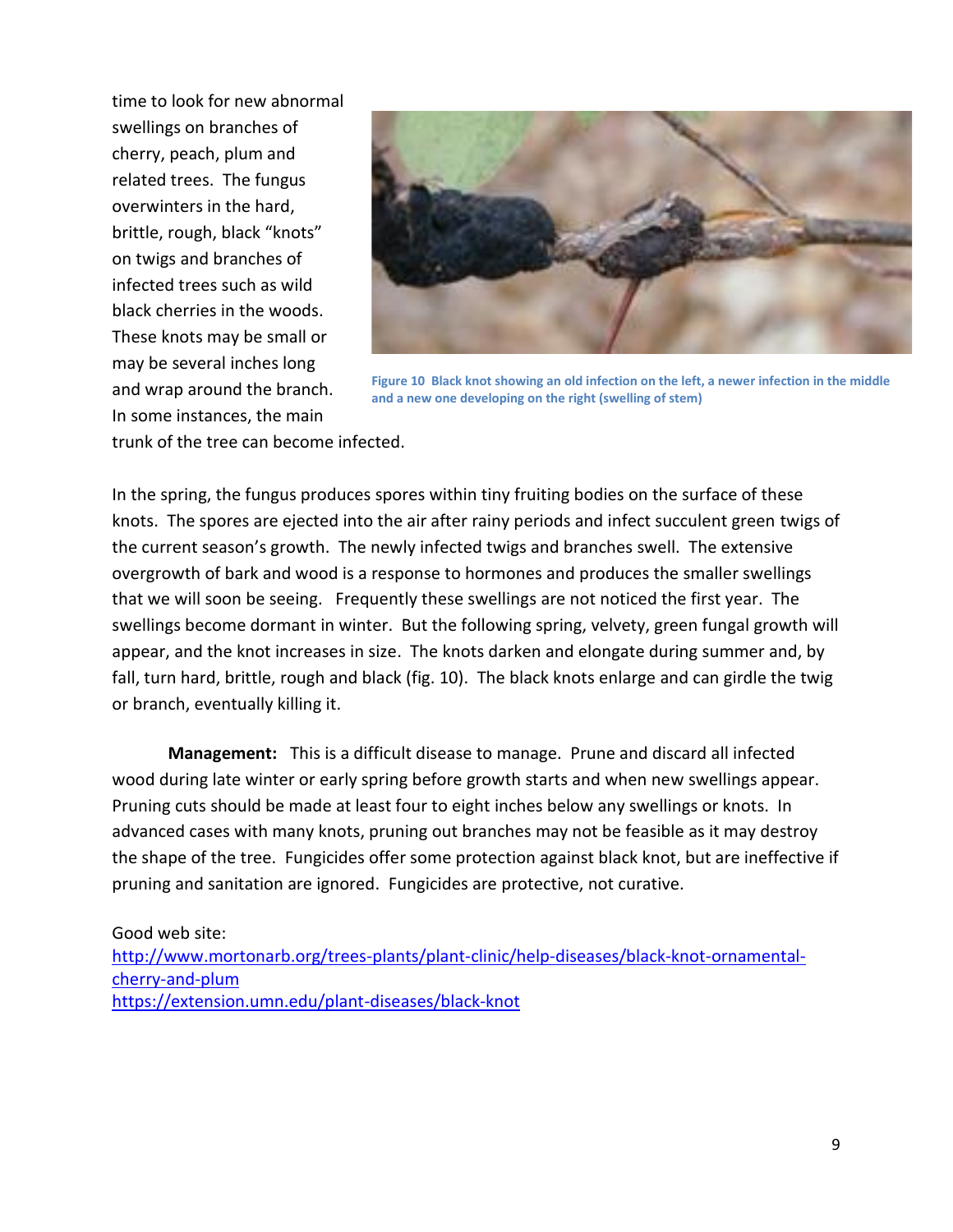# **Pest Updates: Weeds**

#### *Ficaria verna***, a weed of many names (aggressive)**

You may know this plant as fig buttercup, lesser celandine or pilewort. Or maybe you know if by one of its scientific names. The current name is *Ficaria verna*, but it was once classified as *Ranunculus ficaria.* Some of those names almost sound friendly, but this is not a plant to invite into your yard.

Illinois classifies this plant as an exotic weed under the **Illinois Exotic Weed Act**. The Midwest Invasive Plant Network, on their [invasive plant list,](https://www.mipn.org/plantlist/) shows that



**Figure 11 Ficaria verna**

three Midwestern states have legislated against this plant and two other Midwestern states have the plant on a watch list.

Every year, The Morton Arboretum Plant Clinic gets a few reports of this plant in northern Illinois. We already have two reports of it. What makes this plant a problem? This low growing, spring-blooming, plant is very pretty (fig. 11), but can be quite a spreader. It can grow quickly and crowd out spring ephemeral wildflowers that grow in moist woodlands. I have spotted it in some suburban parkways, which are neither moist or wooded, so there is some adaptability here. The time to manage it is often very short, so we want to be ready.

**Management:** Manage this weed by spraying it with a systemic herbicide. This works best in early spring when the plant is in active growth. These products generally kill just about anything green, so do not get them on any desirable plants. The foliage of this plant may die back in early summer so treat as soon as you see it growing in your yard. It may take more than one year to get rid of it since there is such a short time to treat. Manual removal of the plant may be sufficient when the population is small.

Good websites:

<https://www.invasive.org/alien/pubs/midatlantic/five.htm> <https://www.eddmaps.org/midwest/distribution/uscounty.cfm?sub=3069> <https://www.invasiveplantatlas.org/subject.html?sub=3069>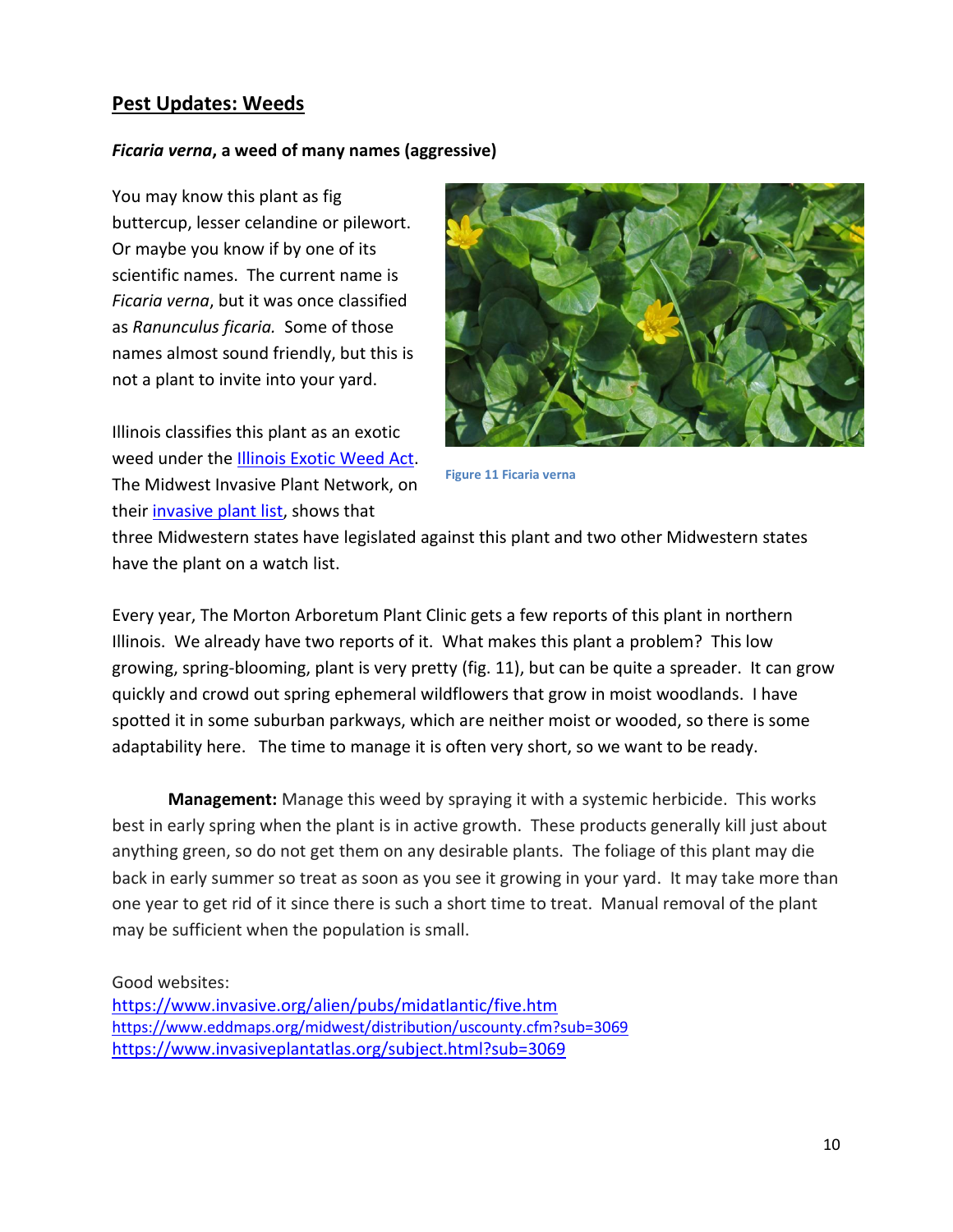# **Miscellaneous**

# **Lichens (minor)**

A call that comes into The Morton Arboretum Plant Clinic all year round (and very frequently) regards strange growths, called lichens, on tree branches and trunks. Lichens are often flat and scaly and come in many colors (gray, white, blue-green, blue-gray, fig. 12). Lichens are the result of a relationship between a fungus and algae. These organisms will not harm the tree, but they can be an indicator that something is not well for your plant. Lichens grow best on plants that have slow growth (it's hard to get established on a stem that is actively growing), so if anything is negatively impacting the growth of your tree or shrubs, the lichens will find it easy to settle in.



**Figure 12 Lichens growing on a tree trunk**

In the last few years, we have seen a big increase in calls about this problem. Lichens are currently very abundant in the landscape. So, what is going on? We have had several years of environmental stress, everything from drought to flooding to harsh winters. This is taking a toll on our landscape plants, causing them to grow slowly or poorly. The lichens are not a problem, but they do remind us that our plants need good care to help them through these difficult times.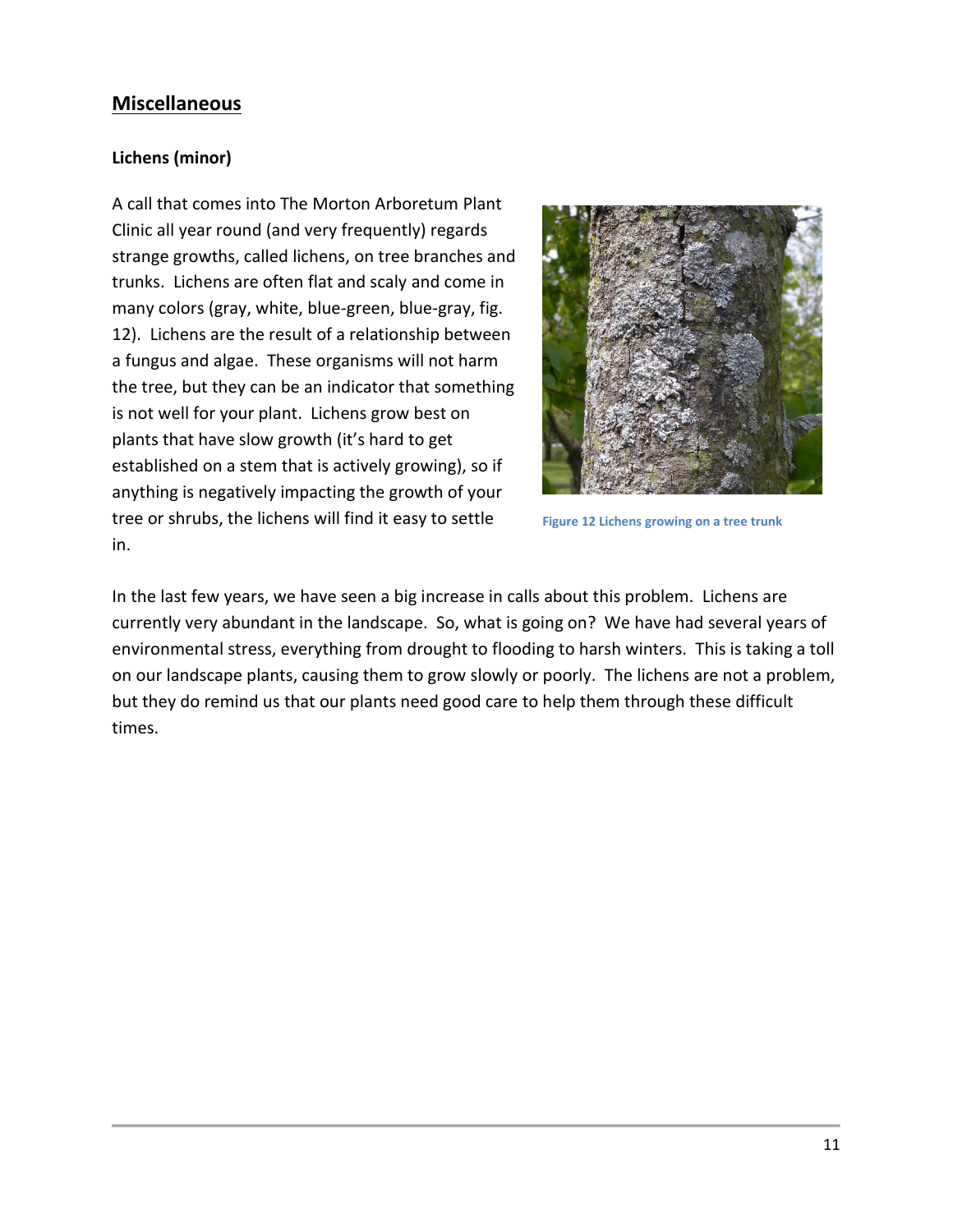

# *Bartlett Tree Experts, Plant Clinic sponsor*

The Plant Health Care Report is prepared by Sharon Yiesla, M.S., Plant Knowledge Specialist and edited by Stephanie Adams, Ph.D., Plant Heath Care Leader; Fredric Miller, Ph.D., Research Entomologist at The Morton Arboretum and Professor at Joliet Junior College; Julie Janoski, Plant Clinic Manager; and Carol Belshaw, Arboretum Volunteer. The information presented is believed to be accurate, but the authors provide no guarantee and will not be held liable for consequences of actions taken based on the information.

Thank you...I would like to thank all the staff and volunteers that report disease and pest problems when they find them. Your hard work is appreciated.

Literature/website recommendations: Indicator plants are chosen because of work done by Donald A. Orton, which is published in the book Coincide, The Orton System of Pest and Disease Management. Additional information on growing degree days can be found at: [http://www.ipm.msu.edu/agriculture/christmas\\_trees/gdd\\_of\\_landscape\\_insects](http://www.ipm.msu.edu/agriculture/christmas_trees/gdd_of_landscape_insects) [http://extension.unh.edu/resources/files/Resource000986\\_Rep2328.pdf](http://extension.unh.edu/resources/files/Resource000986_Rep2328.pdf)

This report is available as a PDF at The Morton Arboretum website at <https://www.mortonarb.org/news-publication/plant-healthcare-report?tid=259>

For pest and disease questions, please contact the Plant Clinic. At this time due to the COVID-19 situation , the Plant Clinic building is closed. You can still contact the Plant Clinic via email at [plantclinic@mortonarb.org](mailto:plantclinic@mortonarb.org) . Emails will be answered during business hours Monday through Friday. Plant Clinic can also be reached by phone (630-719-2424), Monday thru Friday 11 am to 3pm. Inquiries or comments about the PHCR should be directed to Sharon Yiesla at [syiesla@mortonarb.org](mailto:syiesla@mortonarb.org).

Copyright © 2021 The Morton Arboretum